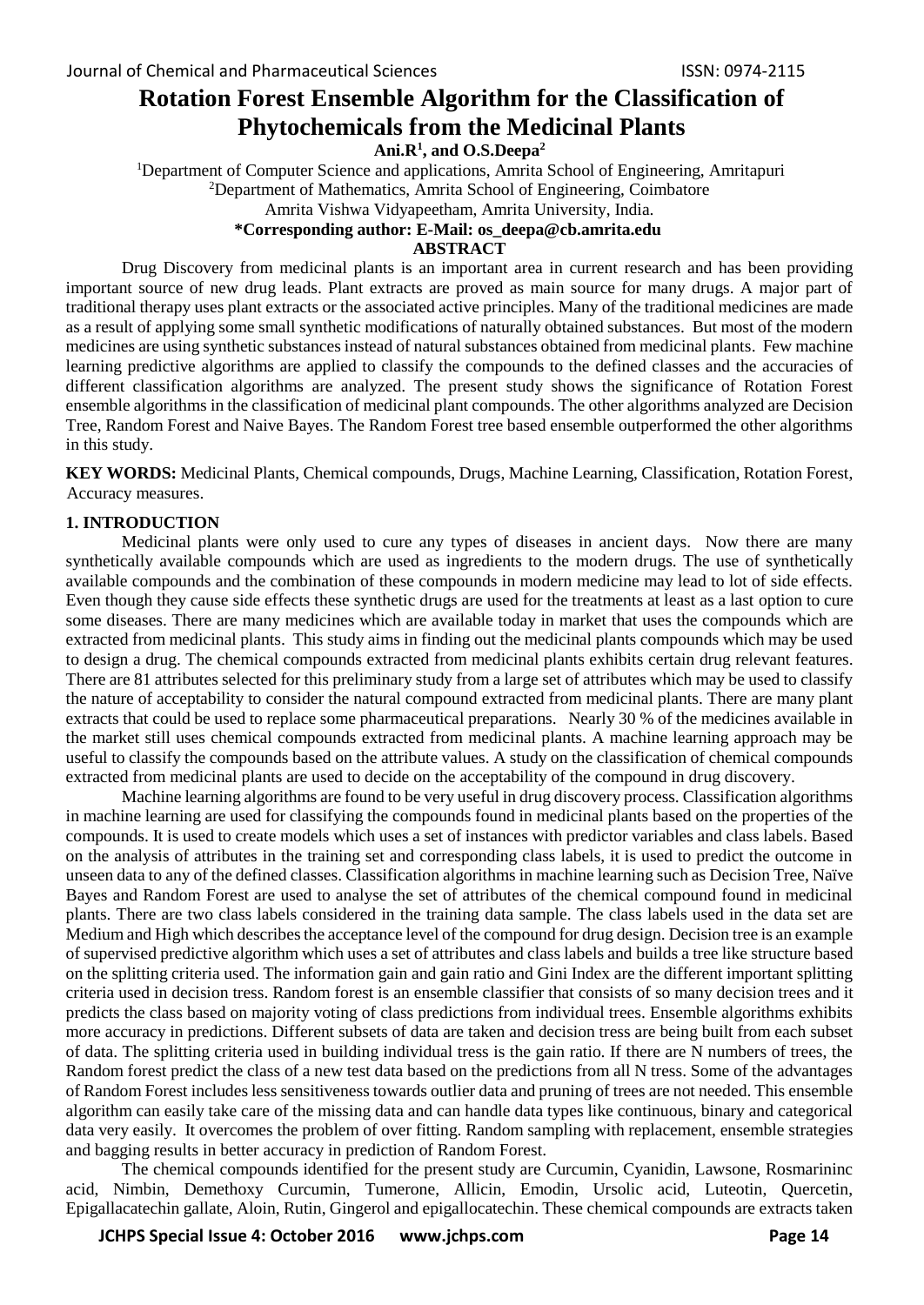#### Journal of Chemical and Pharmaceutical Sciences ISSN: 0974-2115

from medicinal plants. The Ursolic acid, Rosmarininc acid and Luteotin are taken from *Tulsi*. Cyanidin is from *Hibiscus sabdariffa*. Tumerone, Demethoxy Curcumin and Curcumin are from *Curcuma domestica*. Nimbin, Quercetin from *Azadirachta indica*. Epigallacatechin gallate from *Camellia sinesis*. Rutin is considered from *Calendula officinalis*. Lawsone is taken from *Lawsonia inermis*. Rutin taken from *Calendula officinalis*. Gingerol is taken from *Zingiber*. The epigallocatechin is identified from *Camellia Sinesis*. The Aloin and Emodin compounds are identified from *Aloe vera*. The 81 properties identified for the compounds are like ADMET, drug-likeness, Molecular weight, Molecular surface area, alogP, tPSA, Rotable hydrogen bond, Plat index, Randii index, Balaban index, Wiener index, bioavailablility, Lipinskies Rule of Five, Lead rule, CMC-50 Like Rule, MDDR, Ghose filter, Verbers filter, BBD likeness, UWQED, WQED, Solubility in water, etc.

Juan J. Rodrıguez (2006), proposed a new ensemble classifier based on the concept of feature extraction. The feature transformation technique called Principal Component Analysis (PCA) is applied to the subset of the feature sets before creating the training sample subset and proved the efficiency of Rotation Forest Algorithm in terms of accuracy and diversity. Juan J. Rodrıguez (2006) also compared the suggested algorithm on 33 benchmarked datasets with Bagging, Boosting and Random Forest classifiers and proved a better accuracy for their proposed algorithm. Rico Blaser and Piotr Fryzlewicz (2015), had studied on random rotation ensembles. Hasan Koyuncu and Rahime Ceylan (2013), had also studied on Artificial Neural Network based on Rotation Forest for biomedical pattern classification. Ludmila and Juan (2015), carried out the study to analyse the parameters and randomization heuristics responsible for the better accuracy in Rotation Forest Algorithm. Feature extraction was carried out using the linear transformation method and PCA proved better result when compared to non-parametric discriminant analysis - NDA and random projections. Marcy J. Balunas (2005), conducted studies related to drug discovery from medicinal plants and concluded that natural products isolated from medicinal plants can be predicted as an essential component in the search for new medicines. Salim (2008), made analysis and study of plant derived compounds in the drug discovery process. Akin Ozcif (2011), studied on random forests ensemble classifier which is trained with data resampling strategy to improve cardiac arrhythmia diagnosis.Kun-Hong Liu and De-Shuang Huang (2008), had carried out the Cancer classification using Rotation Forest .Random forest ensemble classifier to predict the coronary heart disease using risk factors was studied by Ani (2015).

#### **2. METHODOLOGY**

**Random Forest:** Random Forest is an ensemble method of decision tree. It is an effective tool for classification. It is also a collection of different simple decision tree. Each of these trees are capable of giving an output when shown with a set of output values. Every tree in the random forest is used to determine the final output. When an input is given to random forest algorithm, it will push to each tree and every tree produce an output. The classification of newly inputted data is done on the basis of majority voting. The number of tree that is to be created can be decided by the individuals.

**Decision Tree:** Decision Tree is a decision making tool that uses a tree like graph or structure of decision. Decision tree is one of the main supervised learning method for classification and regression. The main idea is to create a structure that predicts the value of a variable by learning simple decision rules from the data features. Decision tree consist of internal node, branches, leaf node. Internal node represents the test conducted on the attributes, each branches shows the output of the test and the leaf node. The algorithm for decision tree is given below.<br>Training Phase

Given

- X: the objects in the training data set (an  $N \times n$  matrix)
- Y: the labels of the training set (an  $N \times 1$  matrix)<br>• L: the number of classifiers in the ensemble
- 
- $\bullet$   $K$ : the number of subsets
- $\{\omega_1,\ldots,\omega_c\}$ : the set of class labels

For  $i=1 \ldots L$ 

- Prepare the rotation matrix  $R_i^a$ :
	- Split F (the feature set) into K subsets:  $F_{i,j}$  (for  $j = 1...K$ )
	- For  $j = 1...K$ 
		- \* Let  $X_{i,j}$  be the data set X for the features in  $\mathbf{F}_{i,j}$
		- Eliminate from  $X_{i,j}$  a random subset of classes<br>
		\* Select a bootstrap sample from  $X_{i,j}$  of size 75% of the number of objects in  $X_{i,j}$ . Denote \* Select a bootstrap sample from  $X_{i,j}$  of size 75% of the num<br>the new set by  $X'_{i,j}$  to obtain the coefficients in a matrix  $C_{i,j}$ <br>\* Apply PCA on  $X'_{i,j}$  to obtain the coefficients in a matrix  $C_{i,j}$ .<br>Arrange the  $C$
	-
	-
	- Arrange the  $C_{i,j}$ , for  $j = 1...K$  in a rotation matrix  $R_i$  as in equation (1)<br>- Construct  $R_i^o$  by rearranging the the columns of  $R_i$  so as to match the order of features in  $\mathbf{F}$
- Build classifier  $D_i$  using  $(XR_i^a, Y)$  as the training set

#### **Classification Phase**

• For a given x, let  $d_{i,j}(\mathbf{x}R_i^a)$  be the probability assigned by the classifier  $D_i$  to the hypothesis that x comes from class  $\omega_j$ . Calculate the confidence for each class,  $\omega_j$ , by the average combination method:

$$
\mu_j(\mathbf{x}) = \frac{1}{L} \sum_{i=1}^L d_{i,j}(\mathbf{x} R_i^a), \ \ j = 1, \ldots, c.
$$

• Assign x to the class with the largest confidence.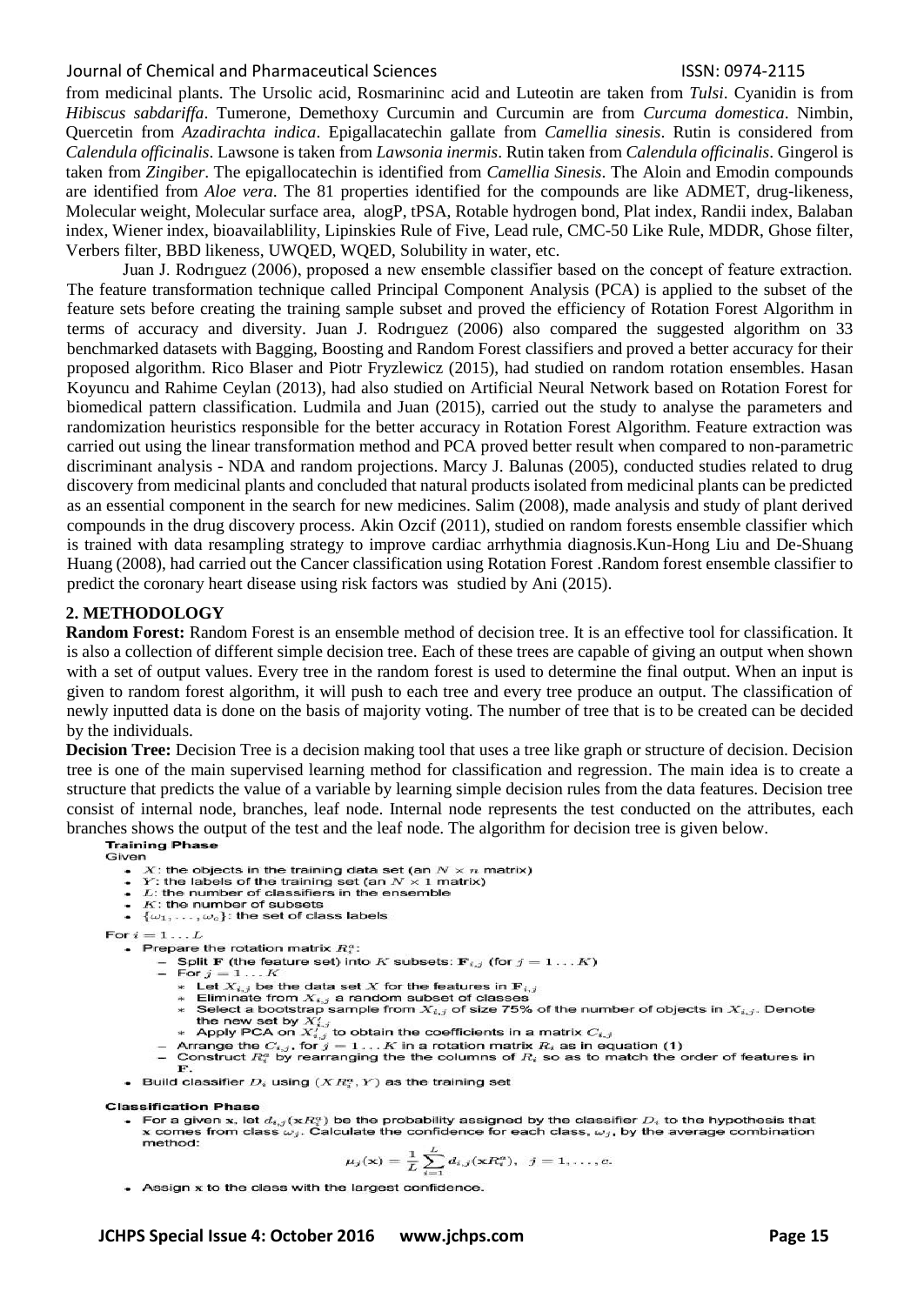## Journal of Chemical and Pharmaceutical Sciences ISSN: 0974-2115

**Naive Bayes:** Naive Bayes classification is one of the proved efficient algorithms in classification of data. It depends on the nature of features of the given data set. It predicts the probability of a given sample belonging to particular classes. Naive Bayesian classifiers assume that the effect of an attribute value on a given class which is independent of the values of the other attributes. This classification algorithms shows better result in predictive and diagnostic problems. This is ideal for problems with more feature dimensions. The method of maximum likelihood is used to do the parameter estimation in this model.

**Rotation Forest:** The Rotation Forest ensemble classifier algorithm proved as more accurate classifier compared to bagging, AdaBoost and Random Forest ensembles across a collection of benchmark data sets. Classifier generation is based on feature extraction and feature projection. In this paper the feature sets are randomly divided into subsets and a feature transformation method, PCA is applied to each subset. A feature rotation is applied to each subset and a new classifier is generated based on the subset. The present algorithm gave a better accuracy and diversity within the ensemble. Decision tress are very sensitive to rotation of the feature axes. So the tree based classifiers gave better a performance in the present algorithm. All principal components are retained in the proposed algorithm to maintain the variability of information stored in the data.

## **3. RESULTS**

|--|

|                                                | Random Forest % | <b>Rotation Forest %</b> | J48 % | Naive Bayes % |
|------------------------------------------------|-----------------|--------------------------|-------|---------------|
| Medicinal compounds $_{FR1}$ (Dataset 1)       | 76.47           | 82.35                    | 70.5  | 82.35         |
| Medicinal compounds $_{FR1}$ (Dataset 2)       | 82.35           | 82.35                    | 64.70 | 76.47         |
| Medicinal compounds $_{FR1}$ (Dataset 3)       | 82.35           | 82.35                    | 82.35 | 88.23         |
| Medicinal compounds <sub>FR2</sub> (Dataset 4) | 58.82           | 47.05                    | 47.04 | 76.47         |
| Medicinal compounds $_{FR2}$ (Dataset 5)       | 82.35           | 76.47                    | 76.47 | 64.70         |
| Medicinal compounds <sub>FR2</sub> (Dataset 6) | 88.23           | 88.23                    | 94.11 | 82.35         |



**Figure.1. Accuracy Chart for different Algorithms**

**Table.2. Different Performance measures analyzed on each data set Precision, Recall, F-Measure and ROC** 

| Area                                               |              |                  |               |                  |                 |  |  |  |  |
|----------------------------------------------------|--------------|------------------|---------------|------------------|-----------------|--|--|--|--|
| <b>Dataset</b>                                     | <b>Class</b> | <b>Precision</b> | <b>Recall</b> | <b>F-Measure</b> | <b>ROC</b> Area |  |  |  |  |
| Medicinal compounds <sub>FR1</sub><br>(Dataset 1)  | Medium       | 0.714            | 0.833         | 0.769            | 0.821           |  |  |  |  |
|                                                    | High         | 0.9              | 0.818         | 0.857            | 0.67            |  |  |  |  |
| Medicinal compounds $_{\text{FR1}}$<br>(Dataset 2) | Medium       | 0.833            |               | 0.909            | 0.956           |  |  |  |  |
|                                                    | High         | 1                | 0.714         | 0.833            | 0.905           |  |  |  |  |
| Medicinal compounds $_{\text{FR1}}$<br>(Dataset 3) | Medium       | 0.813            |               | 0.897            | 0.987           |  |  |  |  |
|                                                    | High         |                  | 0.25          | 0.4              | 0.917           |  |  |  |  |
| Medicinal compounds $_{FR2}$<br>(Dataset 4)        | Medium       | 0                | $\Omega$      | $\Omega$         | 0.442           |  |  |  |  |
|                                                    | High         | 0.667            | 0.615         | 0.64             | 0.442           |  |  |  |  |
| Medicinal compounds $_{FR2}$<br>(Dataset 5)        | Medium       | 0.75             | 0.9           | 0.818            | 0.771           |  |  |  |  |
|                                                    | High         | 0.8              | 0.571         | 0.667            | 0.771           |  |  |  |  |
| Medicinal compounds <sub>FR2</sub><br>(Dataset 6)  | Medium       | 0.846            | 1             | 0.917            | 0.848           |  |  |  |  |
|                                                    | High         |                  | 0.667         | 0.8              | 0.848           |  |  |  |  |

Two different ranges were considered:

Medicinal compounds<sub>FR1</sub>: Data Set 1, 2 and 3 are pertaining to a fixed range in set – I of 81 descriptors for 17 compounds from medicinal plants.